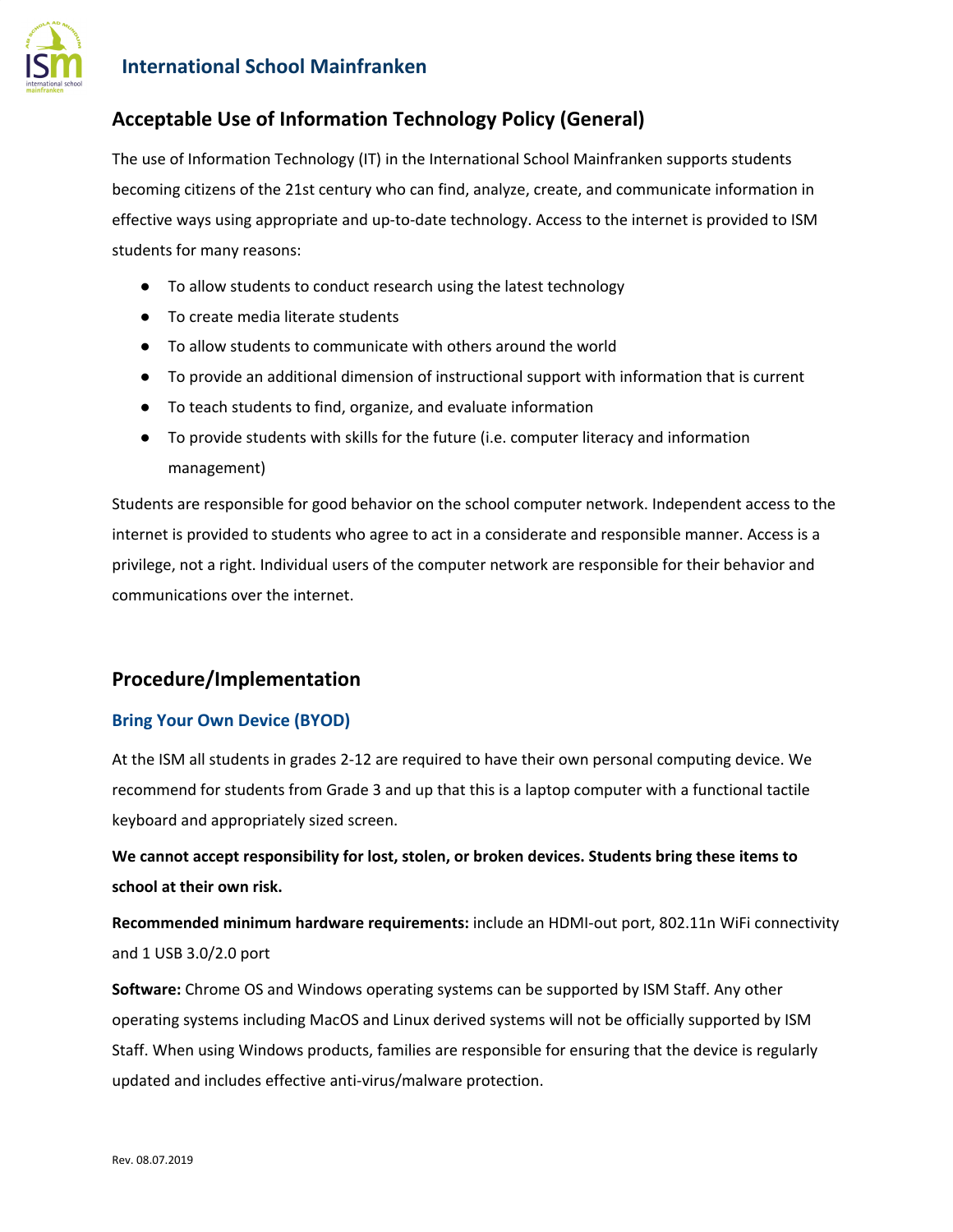

## **International School Mainfranken**

Word Processing software and a modern web browser are essential. We recommend Google Chrome and the Google Docs selection of document creation software. Students from 3rd Grade on will be provided with a school managed Google Apps for Education Account to allow them to collaborate on school projects.

If students or their families require any advice on which device to purchase, please contact the ISM office.

### **Acceptable Use**

- Students may bring electronic devices including laptops, tablets, smartphones, smartwatches etc. to school to support their learning in the classroom. They are required to follow the instructions of members of staff concerning when and where they may use this equipment. If requested by a member of staff to switch off or put away an electronic device they must do so immediately.
- If students need to make calls/contact people outside of school during the school day they **MUST** do so with permission from a member of staff and from one of the telephones around school, not from their private phones.
- Electronic devices must be kept switched off and out of sight at all times in the classroom unless explicit permission has been given by the member of staff with responsibility for the class.
- Students will be responsible for their actions on the internet and will be held accountable according to the ISM Student Code of Behaviour and the laws of the Federal Republic of Germany. The International School Mainfranken will assume no liability in the case of illegal activity on the part of a student.
- In particular, the following behaviour is **NOT** permitted:
	- Using the school internet access to purchase items
	- Accessing or distributing obscene, profane, pornographic, sexually explicit, or illegal material
	- Using others' passwords
	- Sending offensive messages or pictures
	- Using obscene language
	- Damaging computers, computer systems or computer networks
	- Playing non-educational internet games
	- Streaming or accessing copyrighted content without permission of the copyright holder
- Students are responsible for ensuring that their devices and any electronic submissions of work are functional and compatible. Failure to ensure compatibility in advance will not be considered an